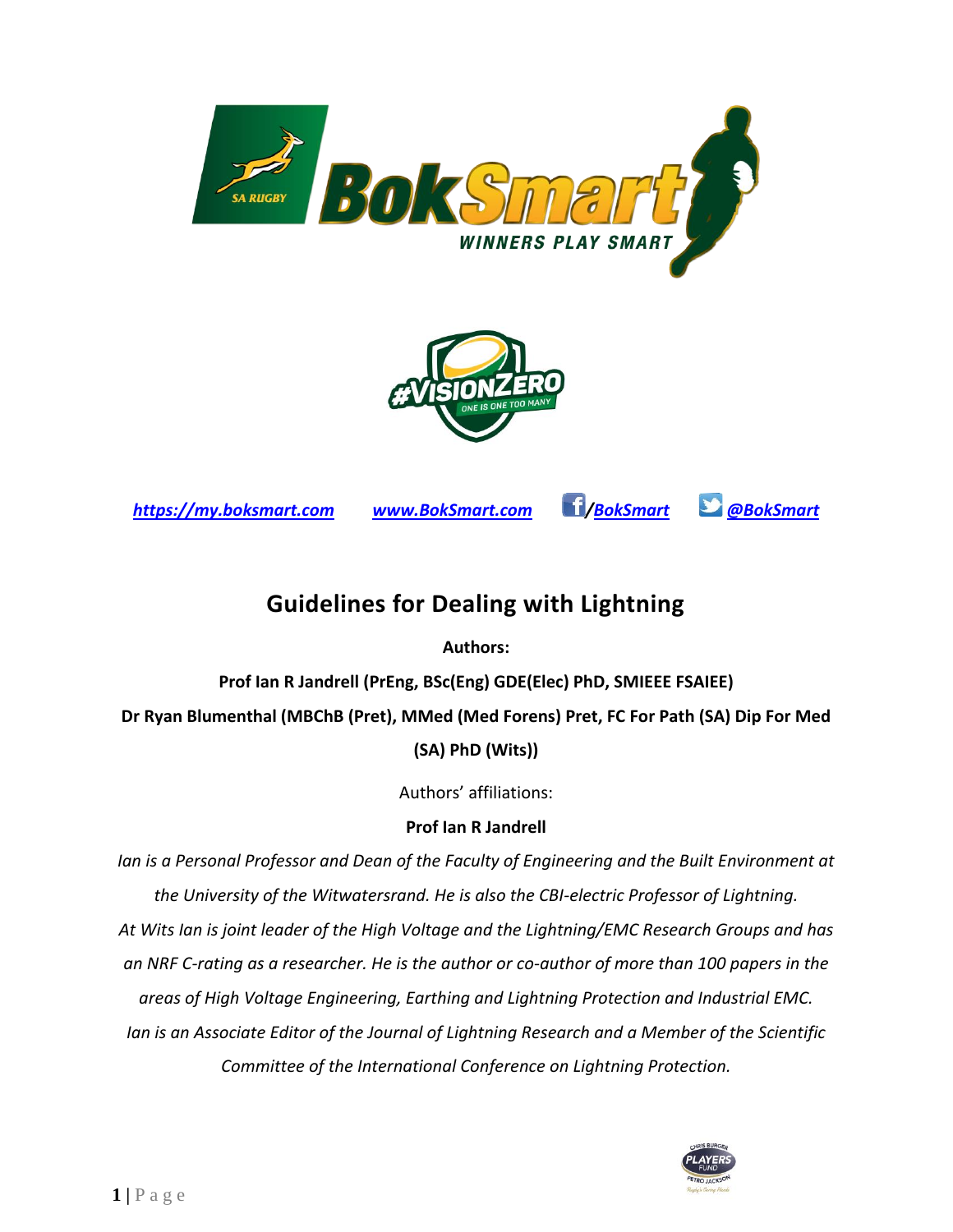#### **Dr Ryan Blumenthal;**

*Senior specialist forensic pathologist at the University of Pretoria's Department of Forensic Medicine. His chief field of interest is the pathology of trauma of lightning (keraunopathology). He has been involved in the publication of numerous articles and textbooks on lightning and electrothermal injuries and has helped generate international standard operating procedures and guidelines for lightning strike fatality and electrocution victims. He has also published widely in the fields of suicide and other areas involving the pathology of trauma. His chief mission in life is to help advance Forensic Pathology Services both nationally and internationally.*

*These Guidelines have been compiled using the World Rugby Guidelines and the additional referenced documents, with some of these points having been taken verbatim. These have then been Peer Reviewed and Edited for accuracy and simplistic application by local experts from the University of the Witwatersrand and the University of Pretoria.*

Please note that these guidelines are designed to take account of best international practices on the subject. At the same time these guidelines are designed to be pragmatic. The guidelines were also written in contemplation of the *Safety at Sports and Recreational Events Act* (Act 2 of 2010)

The Guidelines will cover four main areas:

• General lightning safety tips and guidelines applicable to all levels of rugby (practices, and amateur club and school matches, and tournaments that happen most of the year around the country)

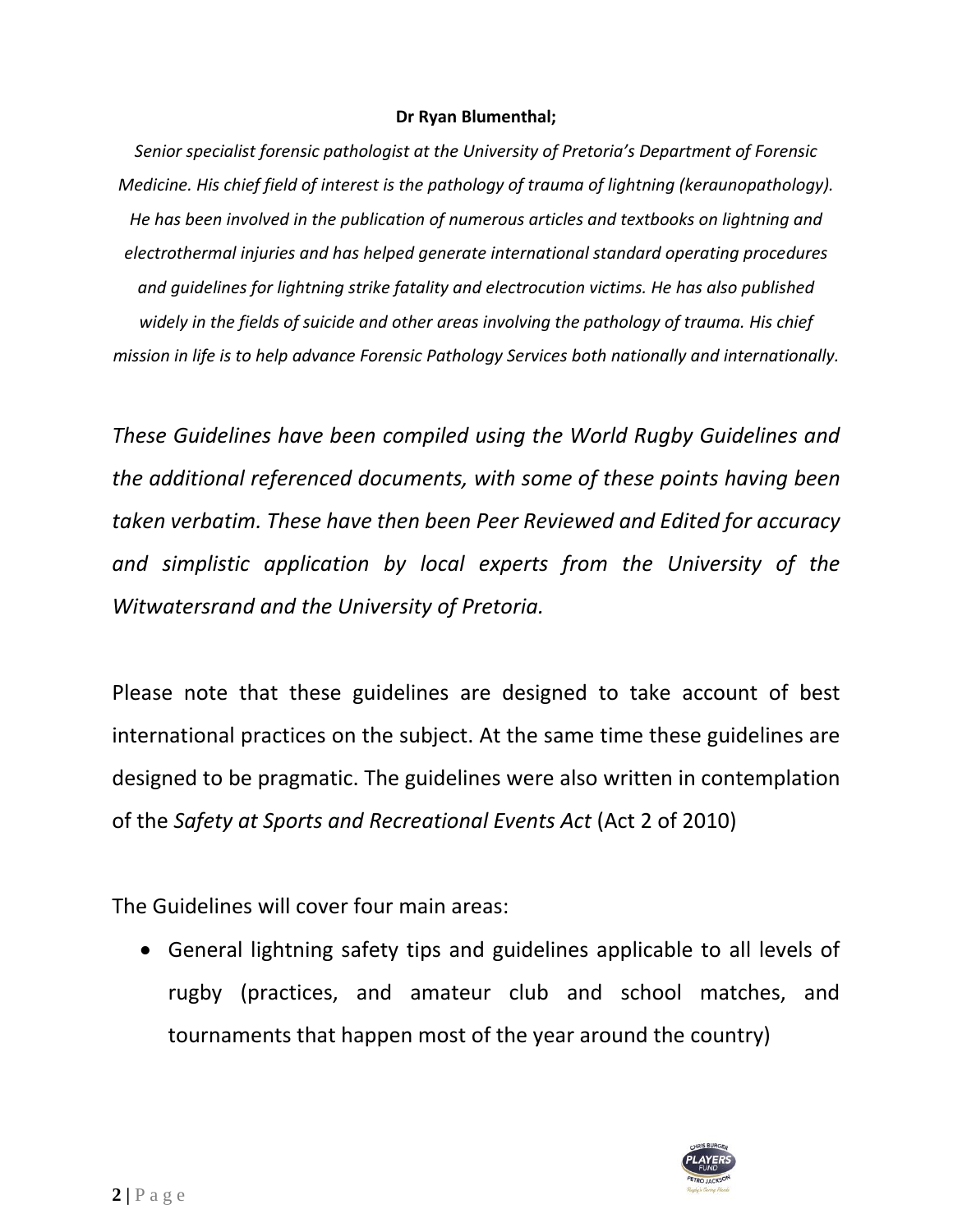- Additional lightning guidelines that are applicable to all professional rugby matches
- Stadium safety
- What to do should a member(s) be struck by lightning

## **General lightning safety tips:**

Rugby is an outdoor activity, and as such players and spectators are at risk during a lightning storm. This section will deal with the topic of 'foreseeability'. In other words, the ability to foresee the risk of lightning strike and lightning danger.

As lightning can strike the ground a large distance from the centre of the storm, and as storms can move very fast, it is critical that everyone involved in rugby, whether during a practice or a match, as a spectator or on the field, is vigilant, especially in areas where thunderstorm activity is common.

If lightning is detected within 20 km of an event, one is considered at risk, and one must therefore remain vigilant. If the storm moves closer, one must seek shelter as soon as possible. If lightning is detected within 10 km of an event, one is at extreme risk, and must seek shelter immediately. If a lightning warning system is installed at an event, one must seek shelter immediately upon hearing the siren.

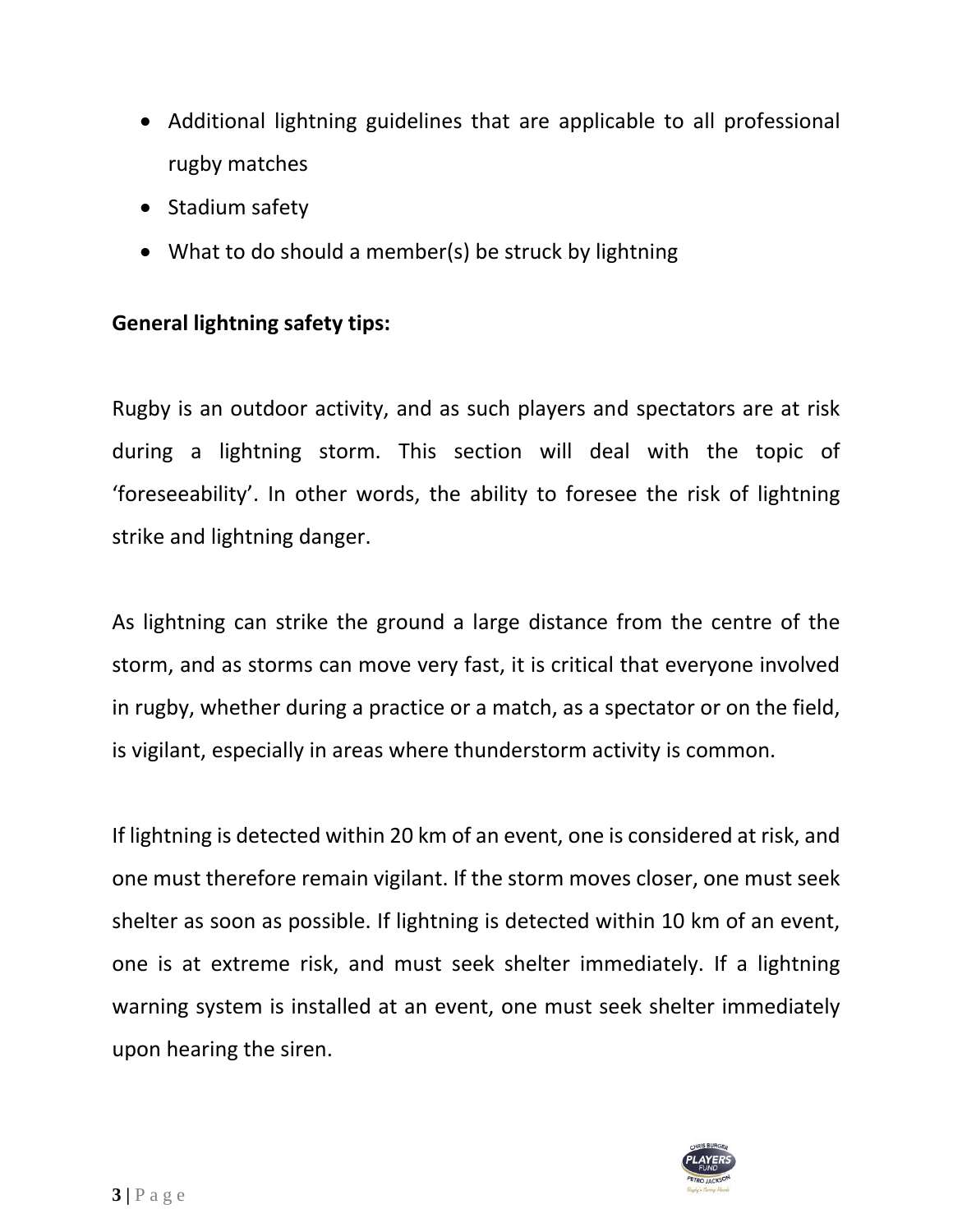One must remain in the shelter until the lightning has moved off to a distance of at least 20 km, and is moving away from the event venue.

# **What can one do to prevent being hit by lightning?**

# **'When thunder roars, go indoors! 1 '**

- The most important safety rule when a thunderstorm is moving over an area is to seek shelter immediately.
- The shelter should be a fully enclosed substantial building. This means a brick building, fully enclosed, with preferably a cement floor, such as a club house, change room, school building or purpose-built lightning safety shelter.
- A suitable shelter may also be any fully-enclosed metallic surface area, which is known as a Faraday cage or a Gaussian surface enclosed area.
- Another important safety rule is to seek shelter well before lightning occurs and to remain indoors until the storm has passed.
- As lightning tends to occur ahead of the storm, and behind the storm, one needs to remain in the shelter until the storm has receded to a safe distance.

<sup>&</sup>lt;sup>1</sup> Commonly used phrase encapsulating the principle of being at risk out of doors.

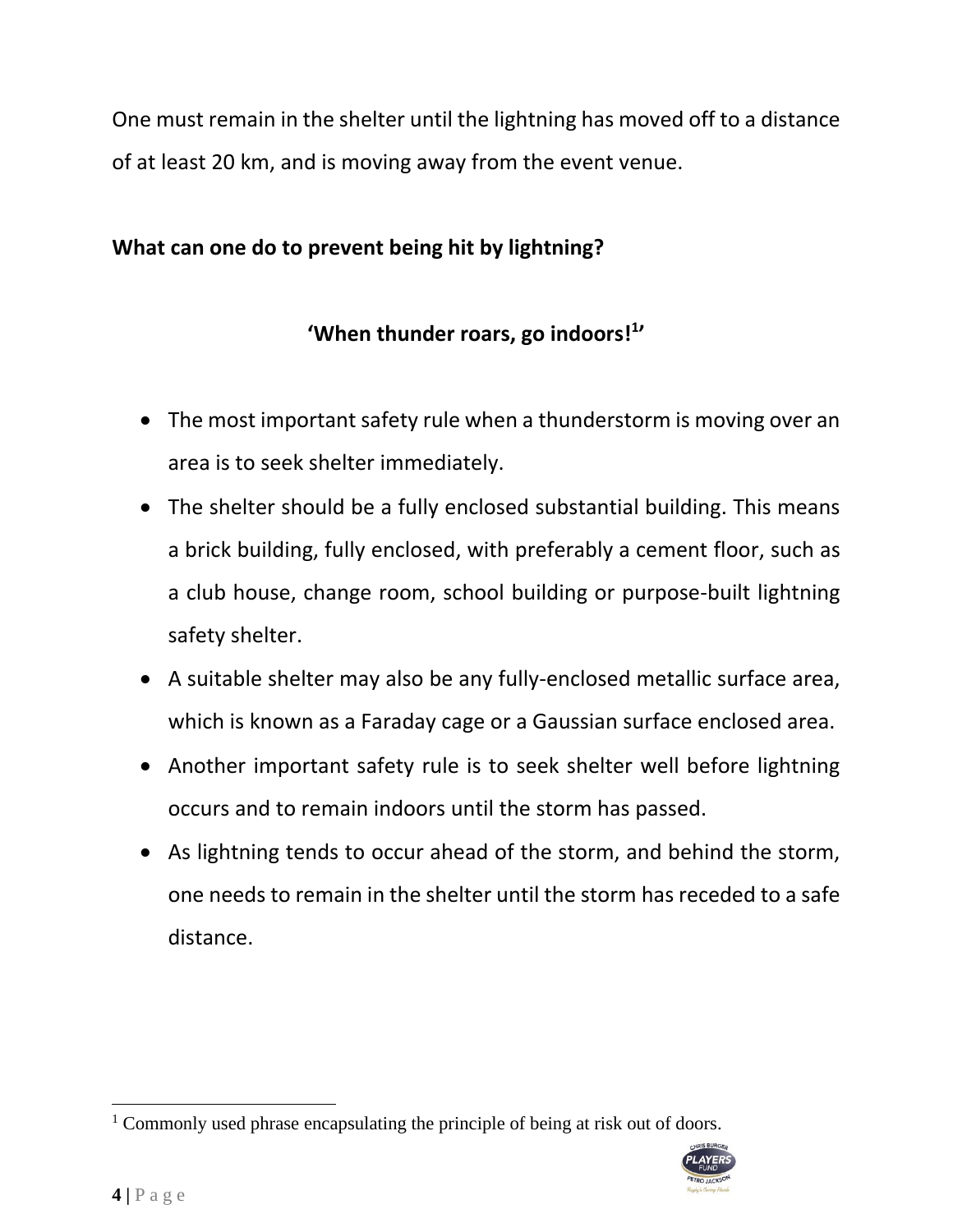- If one counts 30 seconds or less between a lightning flash and when one hears thunder, one is at extreme risk and should seek shelter immediately.
- As sound travels at about 300 m/s, a delay of 30 s between seeing the flash and hearing the thunder means that the strike was about 10 km away. That is extreme risk.
- At sporting or outdoor events, organizers must ensure that the players and spectators seek shelter, well before a storm moves over.

# **General Lightning safety principles**

- Lightning safety is a combination of personal vigilance and the application of systems and technologies to ensure the safety of people.
- Any major rugby ground should have a lightning detection system installed that can be used in conjunction with personal vigilance to ensure that people move into safe areas before the storm is too close.
- The following guidelines should be followed when a thunderstorm moves over an area:
	- $\circ$  If one is outdoors and one hears a lightning warning siren, or one sees or hears a thunderstorm approaching, one should immediately seek shelter!
	- o If one counts 20 seconds or less, one is at risk of a lightning strike
	- o One should assume a high level of personal vigilance if there is 30 seconds or less between the lightning flash and the associated thunder clap.

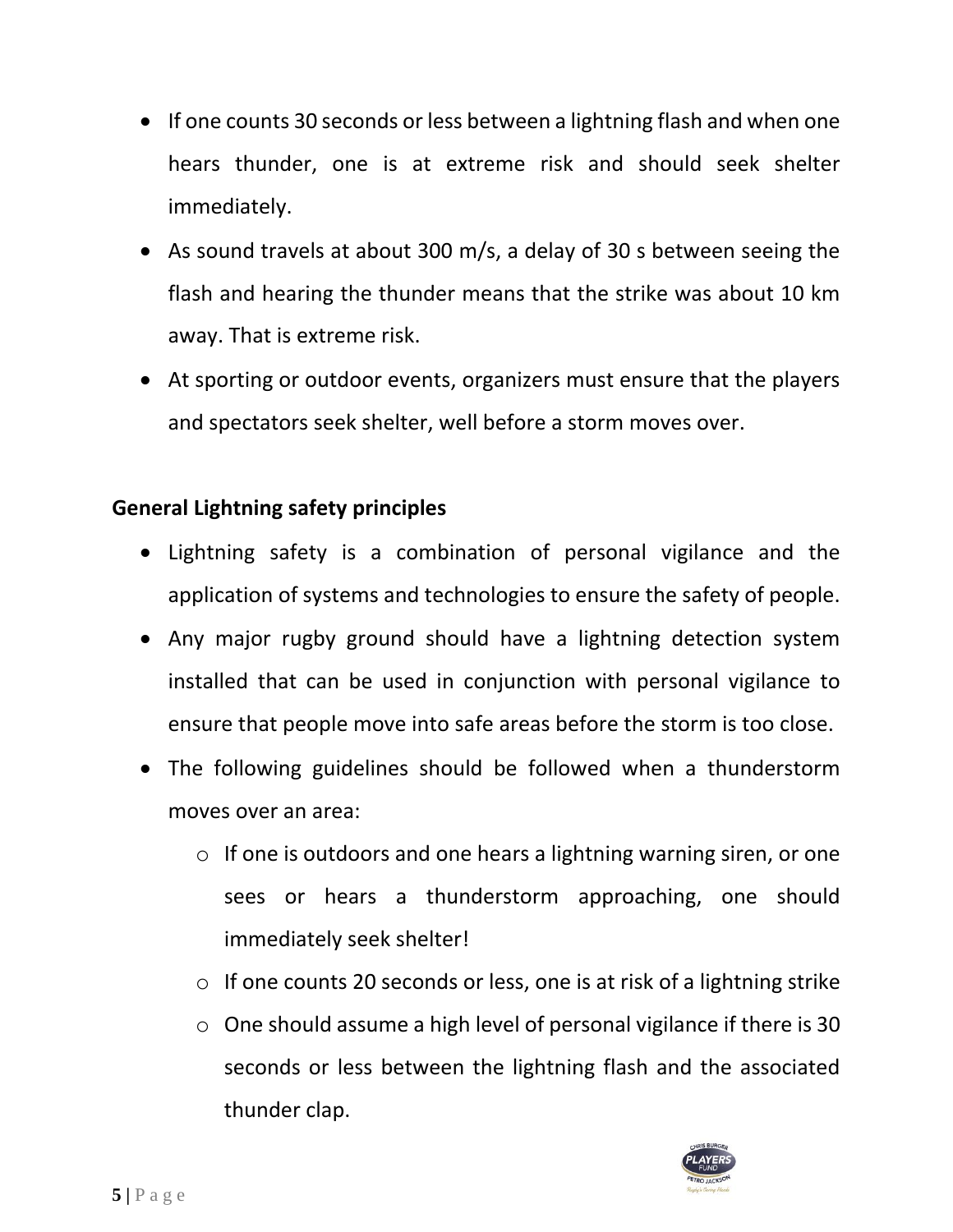o When one sees the lightning FLASH count the seconds to where one hears the BANG. At 20 seconds – suspend all outdoor activities and seek safe shelter as lightning strikes are imminent.

# **Stopping Activities**

*NOTE: The estimates provided in kilometres, although not 100% scientifically accurate are rounded off and are provided as such for simplicity of use and understanding, and are based on the approximated values provided by the source documents.*

- In general, a significant lightning threat extends outward from the base of a thunderstorm cloud to about 20 km.
- Therefore, people should be seeking a safe place when a thunderstorm is within 20 km.
- When the lightning strike is within 10 km of the venue, one is at extreme risk and players must be removed from the pitch.
- Remember stopping activity is never convenient!
- It is better to have all members playing the game at a later stage than losing a member to a lightning strike.

# **Seeking Safe Shelter**

- No place OUTSIDE is safe in or near a thunderstorm.
- Stop what one is doing and get to a safer place immediately.

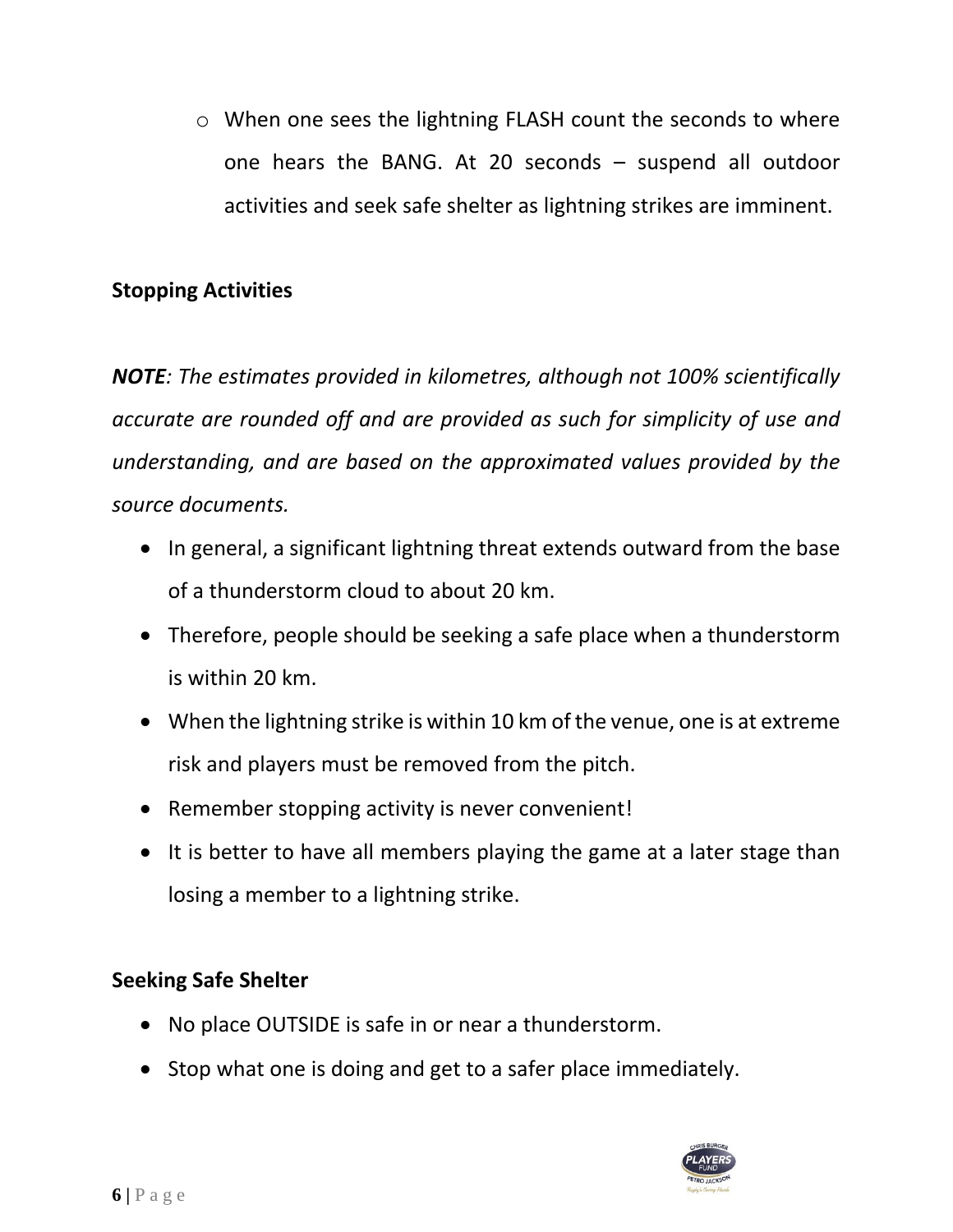#### **UNSAFE areas:**

- o Small outdoor buildings including dugouts, rain shelters, sheds, etc. are NOT SAFE
- o Open spaces, especially where large numbers of people are assembled together;
- o Close vicinity to large structures or trees;
- o Small permanent and temporary structures and shelters especially metal structures;
- o Under a single tree or a small group of trees;
- $\circ$  Close to a large body of water;
- $\circ$  In open areas

### **SAFE areas:**

- $\circ$  It is advised that all building structures have a lightning conductor near to but not touching the building.
- o Substantial buildings with permanent wiring and plumbing to provide safe pathways for current from strikes to go to ground are the safest places.
- o Office buildings, schools, and homes offer good protection.
- o Once inside, stay away from windows and doors and anything that conducts electricity such as corded phones, wiring, plumbing, and anything connected to these.

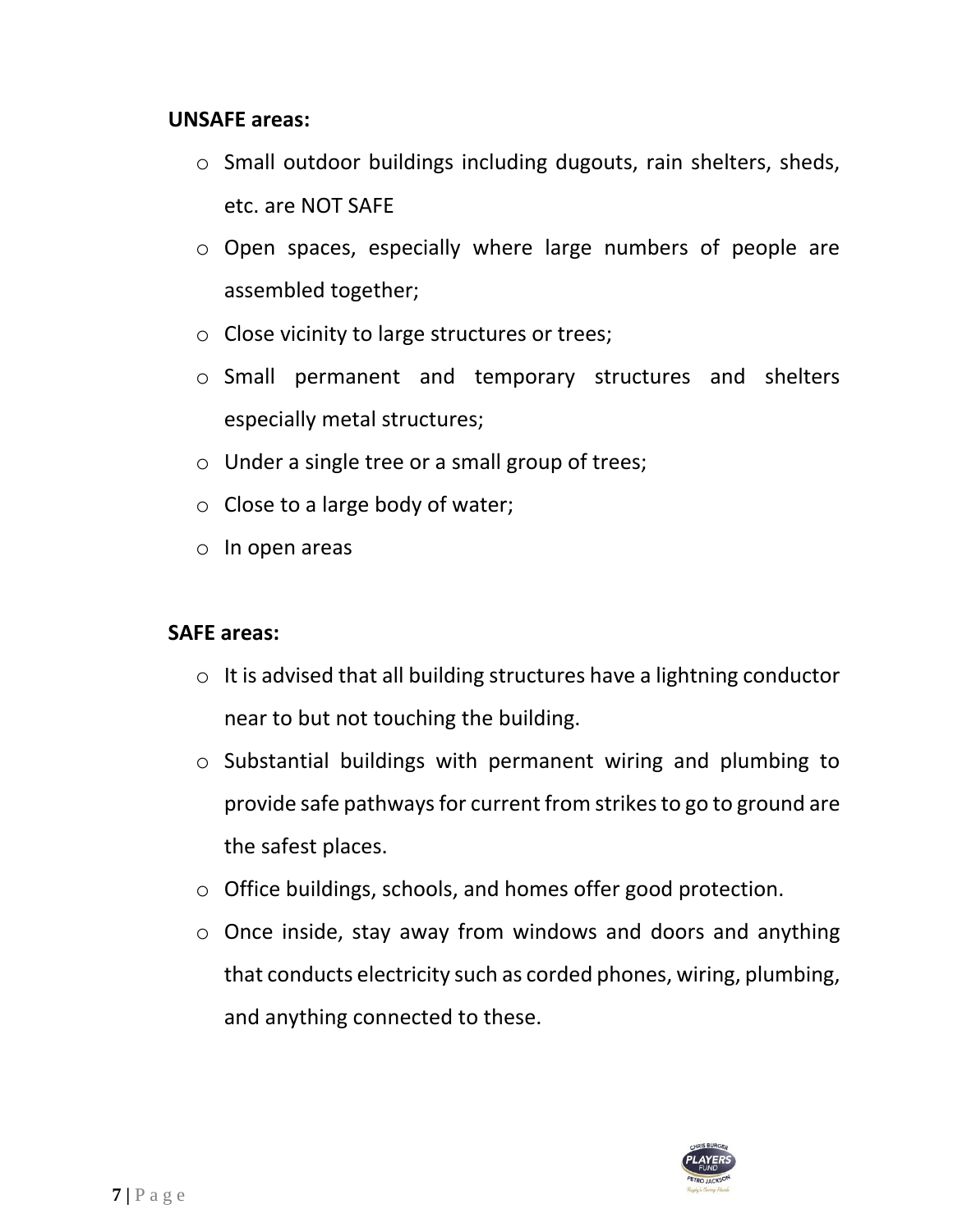- o Fully enclosed metal vehicles which are earthed (such as busses) to guide the current around the occupants or a hard-topped metal vehicle with the windows closed also provides good protection.
- o Avoid contact with metal in the vehicle and try to keep away from windows.

## **Resuming Activities**

Thunderstorms have a tendency to reverse course and come back over an area that they have just passed.

And because electrical charges can linger in clouds after a thunderstorm has passed, recommendations on best practice state that people should wait until the lightning is at least 20 km away and it has been confirmed that the storm is receding.

### **Monitoring the Weather and Making Decisions**

- Know the weather patterns in the area.
- In circumstances, where live data is available from local meteorological services along with advice from an expert, this data should be used to assist in the decision about whether to allow the event or match to commence, continue or be abandoned.

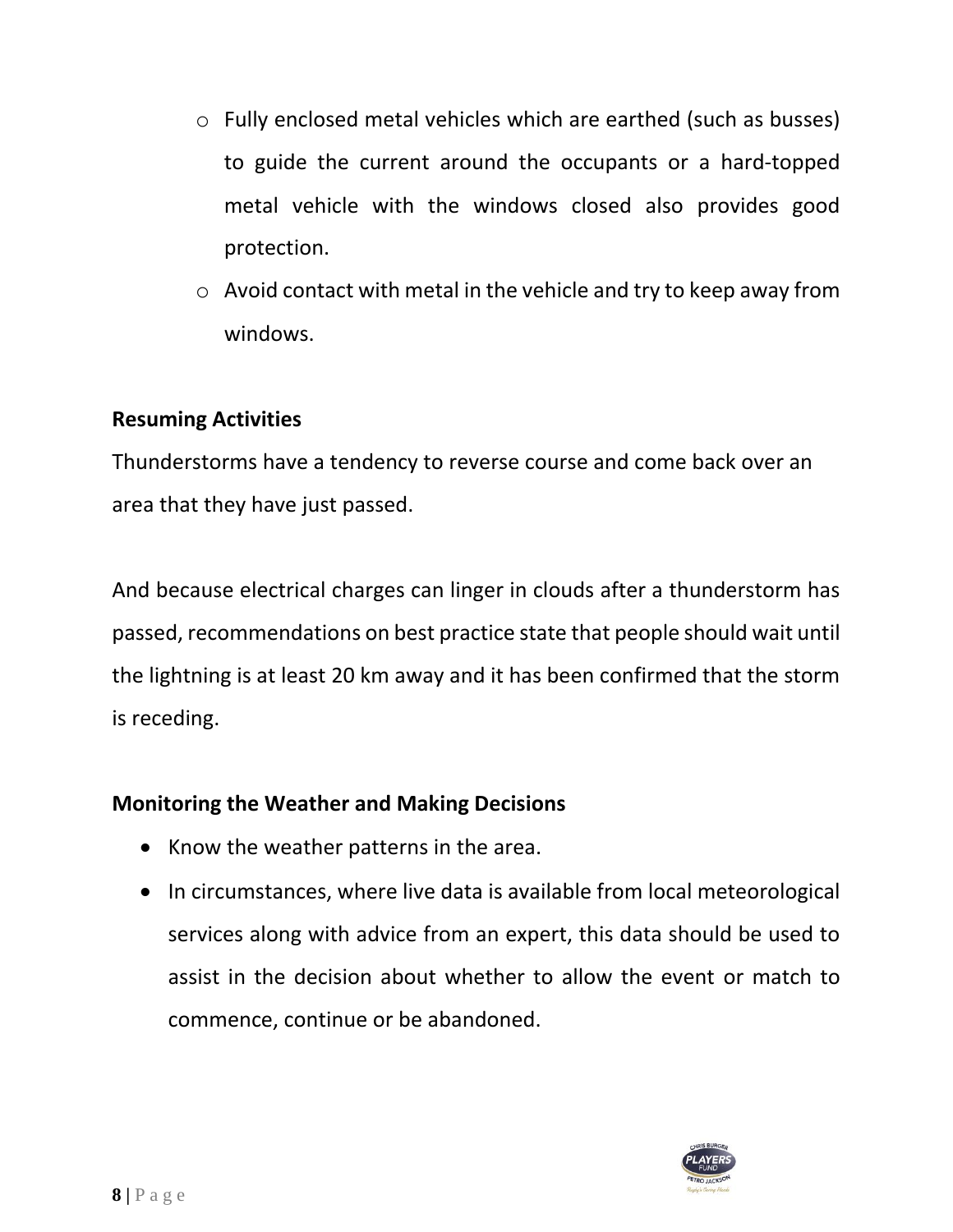- Communication with local weather services or tracking of weather alerts should be established in advance of any event.
- Lightning safety plans should specify that someone be designated to monitor the weather for lightning.
- Determination of a chain of command which clearly identifies the person with ultimate responsibility to stop the event, either temporarily or indefinitely or to evacuate the venue is vital.
- It should be ensured that this person is familiar with local protocols and is provided with accurate and up-to-date information.
- The 'lightning monitor' should ideally not be the coach, umpire, or referee, since they are busy doing other things and can't adequately monitor conditions.
- The 'lightning monitor' must know the plan's guidelines and be empowered to follow the guidelines.
- It is important that large venues have lightning detection systems and lightning warning systems that provide an audible warning.
- Personal vigilance is critical at all times.

# **Summary of proposed actions:**

| <b>Lightning detected:</b> | <b>Risk level:</b>         | <b>Proposed action:</b> |
|----------------------------|----------------------------|-------------------------|
| Within 20km of event       | Considered at risk         | Remain vigilant         |
| Within 10 km of event      | Considered at extreme risk | Seek shelter            |
| Lightning siren sounds     | Considered at extreme risk | Seek shelter            |

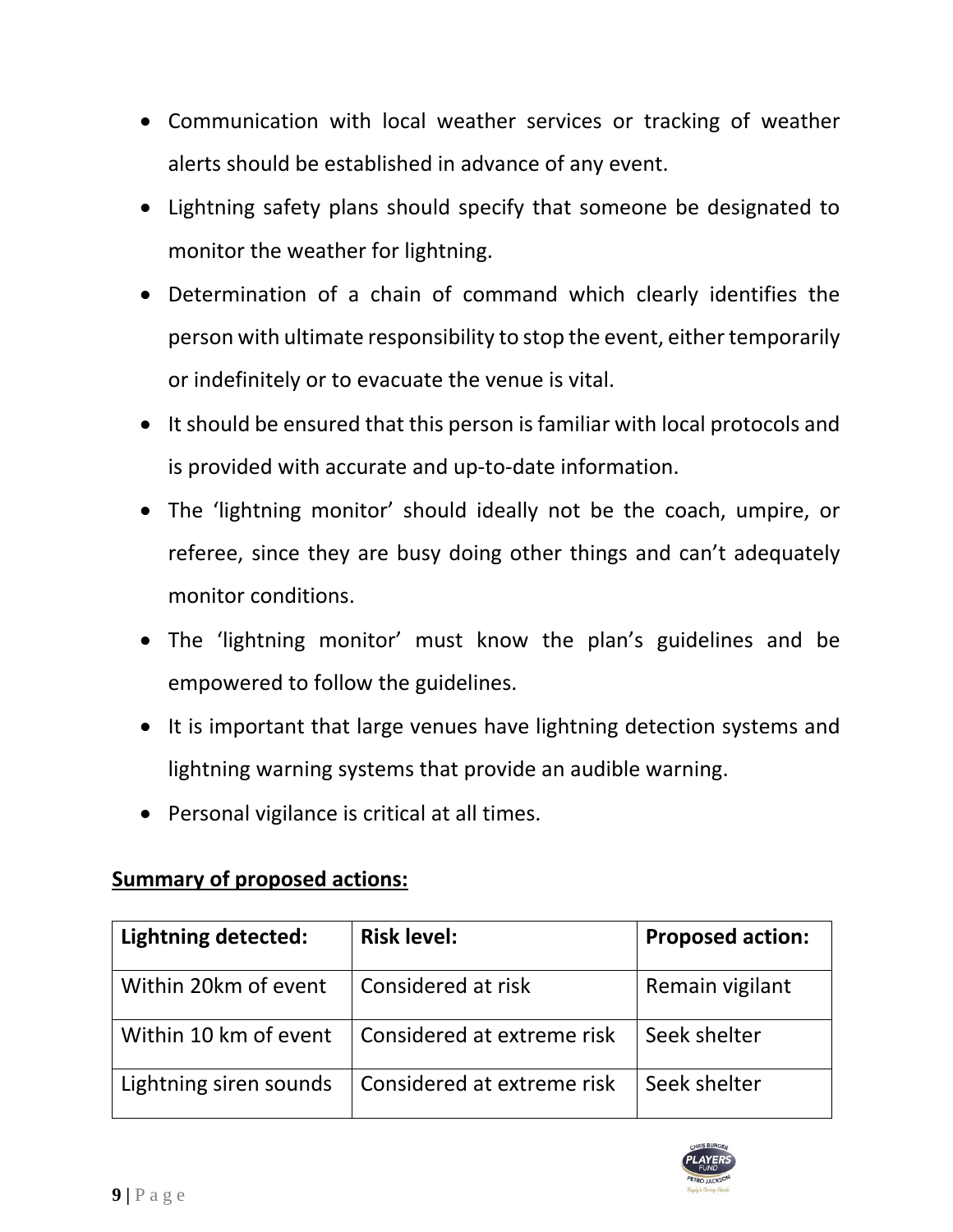# **Professional rugby matches**

There should be no difference in the way lightning safety is practiced and managed in professional versus non-professional matches.

However, at matches, which are defined as professional matches i.e. Internationals, Super Rugby, and Currie Cup, each Provincial Union, where they have a home stadium, are advised to have a fixed lightning detection system in place at that stadium. Should this not be possible, a portable fully functional, hand-held device, which meets acceptable industry standards must be utilised.

These lightning detection systems should be used prior to- and during all professional matches to ensure the continued safety of the players, spectators and match officials involved.

Professional clubs or Provincial Rugby Unions should also have an **automated**  external defibrillator (AED). This is a [portable](https://en.wiktionary.org/wiki/portable) [electronic device](https://en.wikipedia.org/wiki/Electronic_device) that automatically diagnoses the life-threatening [cardiac](https://en.wikipedia.org/wiki/Cardiac) [arrhythmias](https://en.wikipedia.org/wiki/Arrhythmia) or [ventricular](https://en.wikipedia.org/wiki/Ventricular_fibrillation) fibrillation and [ventricular tachycardia](https://en.wikipedia.org/wiki/Ventricular_tachycardia) in a patient struck by lightning and is able to treat them through [defibrillation,](https://en.wikipedia.org/wiki/Defibrillation) the application of electrical therapy which stops the arrhythmia, allowing the heart to reestablish an effective rhythm.

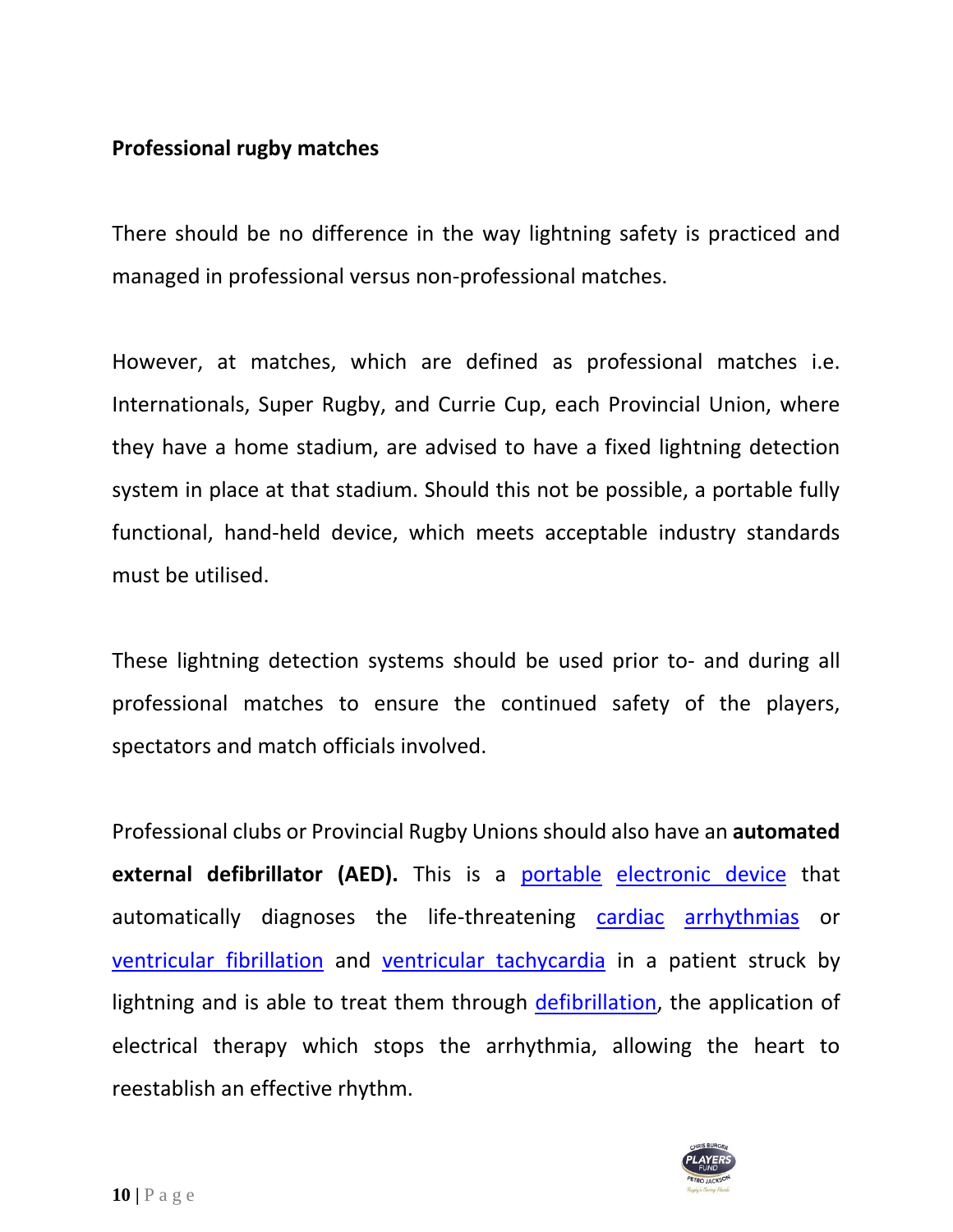Regardless of the above mentioned devices, the general lightning safety tips and guidelines applicable to all levels of rugby should still be applied to decision making and also prior to the kick-off. Personal vigilance is critical at all times.

The hosting Union Match Manager must appoint an independent person from the local Provincial Union to function as a 'lightning monitor' for professional matches played at the Provincial Union stadium or pre-determined alternative stadia, with the Match Manager having the necessary authority to decide whether a match starts, continues or must be abandoned, based on the evidence supplied by the lightning detection devices, the appointed 'lightning monitor', all local weather service communications and the guidelines provided for in this document.

Where professional matches are taken away from the official Provincial Stadium to further outlying areas, or alternative stadia within the Province, the hosting Provincial Rugby Union still needs to ensure that they can apply the same or similar protocols and levels of detection. This could mean taking the hand-held device with or ensuring that the relevant stadia have a fixed lightning detection system in place prior to the match being played.

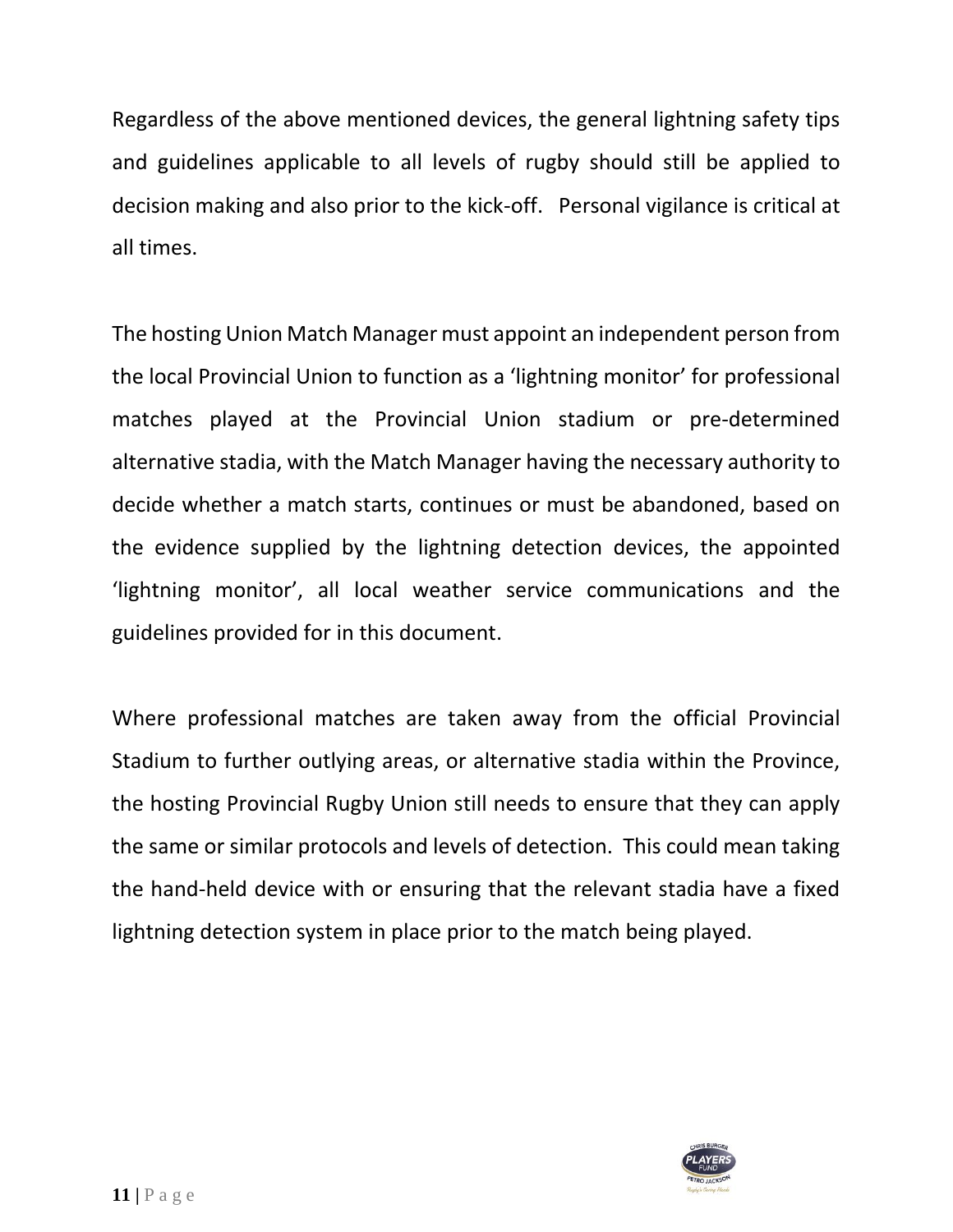In the event that any of the devices reflect a notable lightning threat, the weather service indicates a significant threat, or the 'lightning monitor' identifies a threat of lightning to the players and match officials according to the general lightning safety tips and guidelines, the protocols indicated would apply. The responsibility of the final decision lies with the hosting Union Match Manager at the professional level of the game.

If deemed necessary, the match must then be stopped, and all involved should move to a pre-identified safe area, until the lightning threat has moved away to within a safe distance from the field. If the storm does not move away within a reasonable time after stoppage, a decision then needs to be made by the hosting Union Match Manager to suspend the match.

Once the match has been stopped due to risk of lightning, spectators should also be made aware of the threat.

### **Stadium Safety:**

Do seek advice on any aspect of lightning protection not covered above. For example, contact the South African Institute of Electrical Engineers (SAIEE) who can provide guidance on this subject.

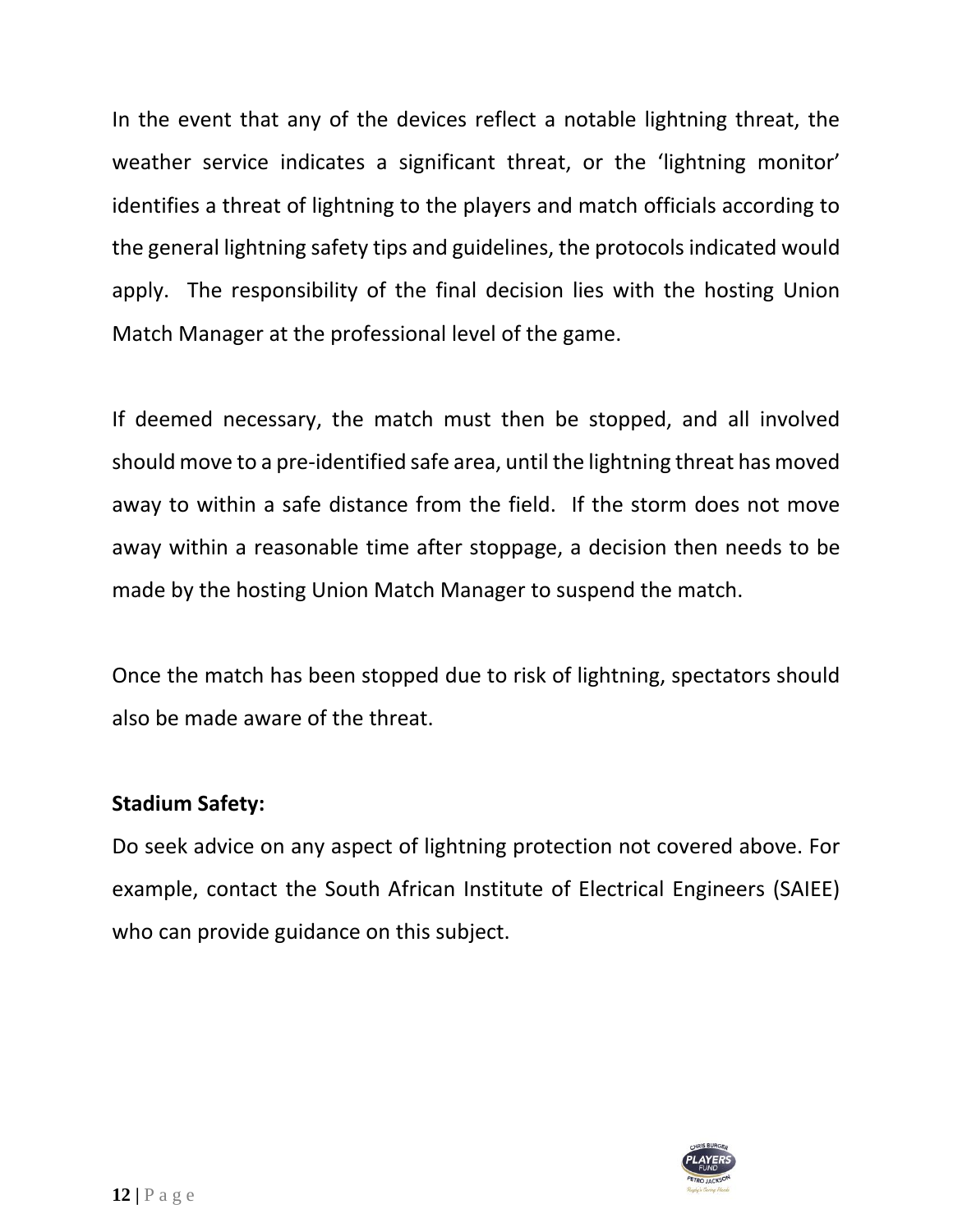# **What to do should a member(s) be struck by lightning**

In the event that someone is struck by lightning during a match.

- 1. Do call for help immediately, if any of the members are struck by lightning and are unconscious, try to revive them by all means possible (cardiopulmonary resuscitation). One should therefore have at least one member that is trained and certified in basic CPR.
- 2. CPR saves lives!
- 3. The lightning safety monitor should have the telephone numbers of those on standby for Emergency Medical Services and Paramedics close to hand.
- 4. If an **automated external defibrillator (AED) is available use it as per the ACLS guidelines. This** is a [portable](https://en.wiktionary.org/wiki/portable) [electronic device](https://en.wikipedia.org/wiki/Electronic_device) that automatically diagnoses the life-threatening [cardiac](https://en.wikipedia.org/wiki/Cardiac) [arrhythmias](https://en.wikipedia.org/wiki/Arrhythmia) of [ventricular fibrillation](https://en.wikipedia.org/wiki/Ventricular_fibrillation) and [ventricular tachycardia](https://en.wikipedia.org/wiki/Ventricular_tachycardia) in a patient struck by lightning and is able to treat them throug[h defibrillation,](https://en.wikipedia.org/wiki/Defibrillation) the application of electrical therapy which stops the arrhythmia, allowing the heart to reestablish an effective rhythm.

Remember: Lightning is dangerous: WHEN THUNDER ROARS – GO INDOORS!